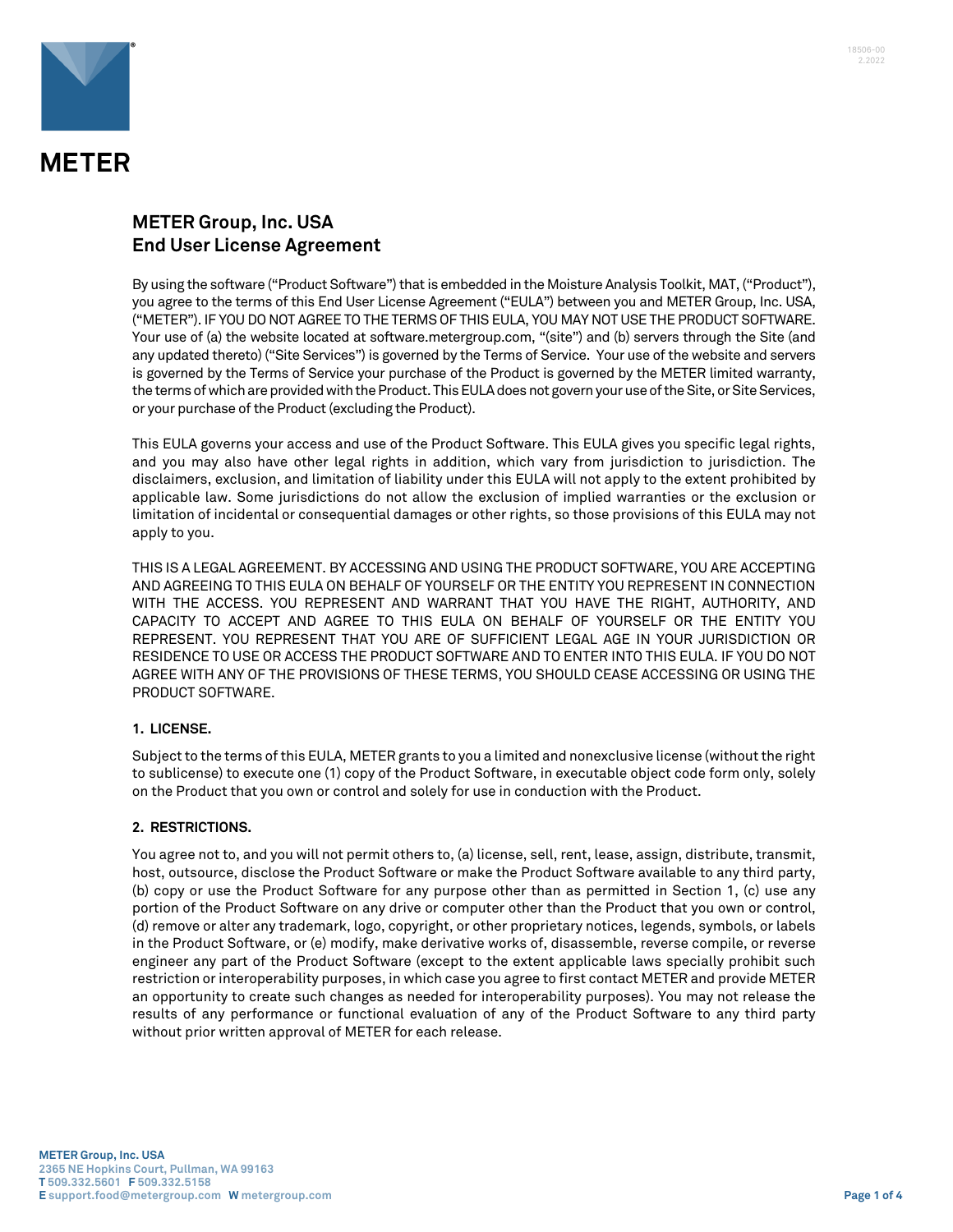

# **3. OWNERSHIP.**

The Product Software and all worldwide copyrights, trade secrets, and other intellectual poverty rights therein are the exclusive property of METER and its licensors. METER and its licensors reserve all rights in and to the Product Software not expressly granted to you in this EULA. There are no implied licenses in this EULA. All suggestions or feedback provided by you to METER with respect to the Product Software shall be METER's property. METER may use, copy, modify, publish, or redistribute the submission and its contents for any purpose and in any way without any compensation to you. You also agree that METER does not waive any rights to use similar or related ideas previously known to METER, developed by its employees, or obtained from other sources.

#### **4. TERM AND TERMINATION.**

This EULA and the license granted hereunder are effective on the date you first use the Product Software or Product and shall continue for as long as you own the Product, unless this EULA is terminated under this section. METER may terminate this EULA at any time if you fail to comply with any term(s) hereof. You may terminate this EULA effective immediately upon written notice to METER. Upon termination of this EULA, the license granted hereunder will terminate and you must stop all use of the Product Software, but the terms of Section 2 through 11 (inclusive) will remain in effect after any such termination.

#### **5. WARRANTY DISCLAIMER.**

NOTWITHSTANDING ANYTHING TO THE CONTRARY AND TO THE MAXIMUM EXTENT PERMITTED BY APPLICABLE LAW, METER PROVIDES THE PRODUCT SOFTWARE "AS-IS" AND DISCLAIMS ALL WARRANTIES AND CONDITIONS, WHETHER EXPRESS, IMPLIED, OR STATUTORY, INCLUDING, QUIET ENJOYMENT, ACCURACY, AND NON-INFRINGEMENT OF THIRD-PARTY RIGHTS. METER DOES NOT GUARANTEE ANY SPECIFIC RESULTS FROM THE USE OF THE PRODUCT SOFTWARE. METER MAKES NO WARRANTY THAT THE PRODUCT SOFTWARE WILL BE UNINTERRUPTED, FREE OF VIRUSES OR OTHER HARMFUL CODE, TIMELY, SECURE, OR ERROR-FREE.

YOU USE ALL PRODUCT INFORMATION (AS DEFINED BELOW), THE PRODUCT SOFTWARE, AND THE PRODUCT AT YOU OWN DISCRETION AND RISK. YOU WILL BE SOLELY RESPONSIBLE FOR (AND METER DISCLAIMS) ANY AND ALL LOSS, LIABILITY, OR DAMAGES RESULTING FROM YOUR USE OF THE PRODUCT INFORMATION, PRODUCT SOFTWARE, OR PRODUCT.

#### **6. LIMITATION OF LIABILITY.**

Nothing in this EULA and, in particular, within this "Limitation of Liability" clause shall attempt to exclude liability that cannot be excluded under applicable law.

TO THE MAXIMUM EXTENT PERMITTED BY APPLICABLE LAW, IN ADDITION TO THE ABOVE WARRANTY DISCLAIMERS, IN NO EVENT WILL (A) METER BE LIABLE FOR ANY CONSEQUENTIAL, EXEMPLARY, SPECIAL, OR INCIDENTAL DAMAGES, INCLUDING ANY DAMAGES FOR LOST DATA OR LOST PROFITS, ARISING FROM OR RELATING TO THE PRODUCTS OR PRODUCT SOFTWARE, EVEN IF METER KNEW OR SHOULD HAVE KNOWN OF THE POSSIBILITY OF SUCH DAMAGES, AND (B) METER'S TOTAL CUMULATIVE LIABILITY ARISING FROM OR RELATED TO THE PRODUCTS AND PRODUCT SOFTWARE, WHETHER IN CONTRACT OR TORT OR OTHERWISE EXCEED THE FEES ACTUALLY PAID BY YOU TO METER FOR THE PRODUCT AT ISSUE IN THE PRIOR 12 MONTHS (IF ANY). THIS LIMITATION IS CUMULATIVE AND WILL NOT BE INCREASED BY THE EXISTENCE OF MORE THAN ONE INCIDENT OR CLAIM.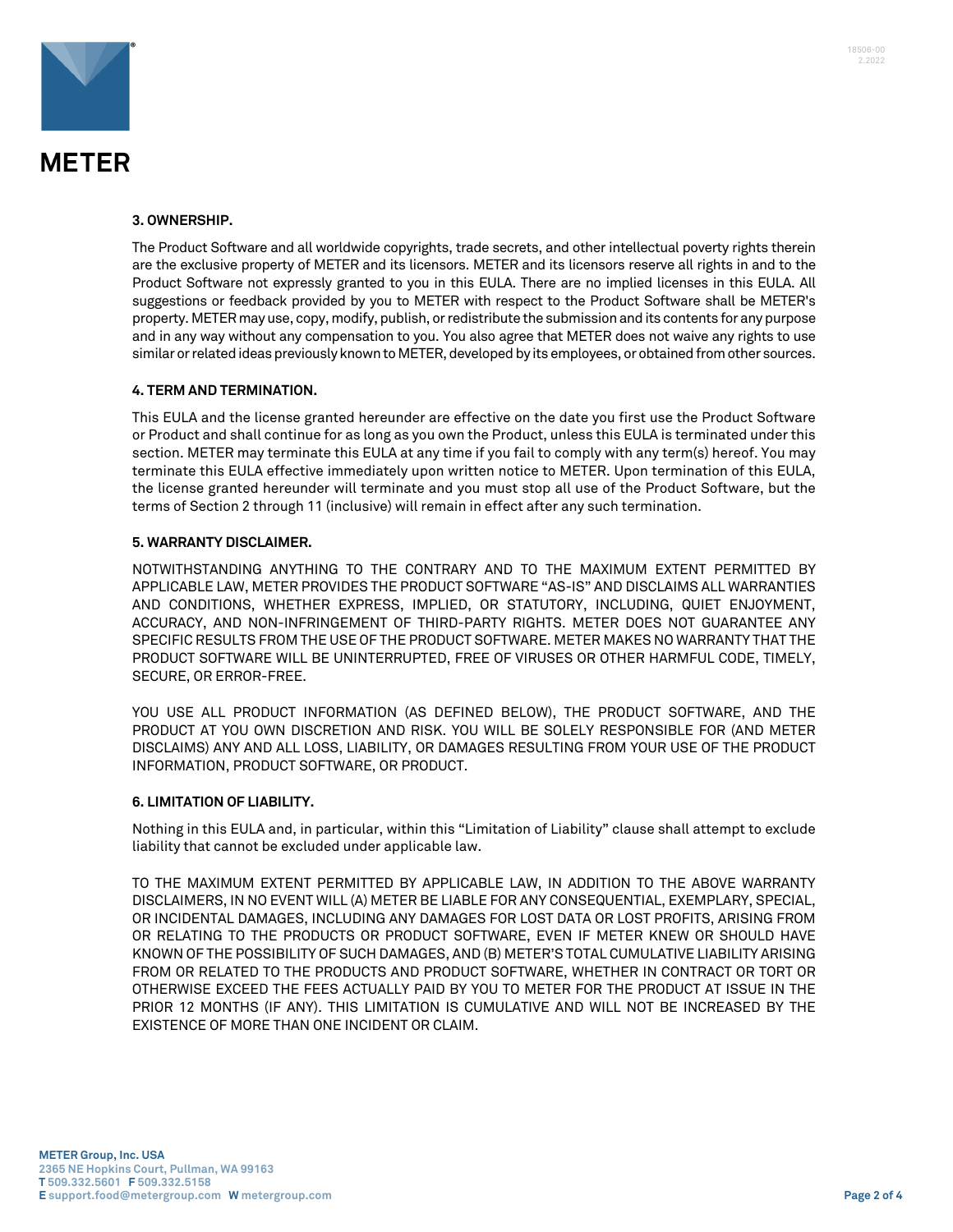

# **7. CONFIDENTIALITY.**

"Confidential Information" shall mean the Product Software and all other information disclosed to you that METER characterizes as confidential at the time of its disclosure either in writing or orally, except for information which you can demonstrate: (a) is previously rightly known to you without restriction on disclosure; (b) is or becomes, from no act or failure to act on your part, generally known in the relevant industry or public domain; (c) is disclosed to you by a third party as a matter of right and without restriction on disclosure; or (d) is independently developed by you without access to the Confidential Information. You shall use your best efforts to preserve and protect the confidentiality of the Confidential Information at all times, both during the term hereof and for a period of at least 3 years after termination of this EULA, provided, however, that any source code you receive shall be held in confidence in perpetuity. You shall not disclose, disseminate, or otherwise publish or communicate Confidential Information to any person, firm, corporation, or other third party without the prior written consent of METER. You shall not use any Confidential Information other than in the course of the activities permitted hereunder. You shall notify METER in writing immediately upon discovery of any unauthorized use or disclosure of Confidential Information and prevent any further unauthorized use. If you are legally compelled to disclose any of the Confidential Information, then, prior to such disclosure, you will (i) immediately notify METER prior to such disclosure to allow METER an opportunity to contest the disclosure, (ii) assert the privileged and confidential nature of the Confidential Information, and (iii) cooperate fully with METER in protecting against any such disclosure and/or obtaining a protective order narrowing the scope of such disclosure and/or use of the Confidential Information. In the event such protection is not obtained, you shall disclose the Confidential Information only to the extent necessary to comply with the applicable legal requirements.

#### **8. EXPORT COMPLIANCE.**

The Services and other technology METER make available, and derivatives thereof may be subject to export laws and regulations of the United States and other jurisdictions. Each party represents that it is not named on any US government denied-party list. Client shall not permit Users to access or use the Service in a USembargoed country (currently Cuba, Iran, North Korea, Sudan, or Syria) or in violation of any US export law or regulation.

# **9. GOVERNING LAW**

Excluding conflict of laws rules, this Agreement shall be governed by and construed under the laws of the State of Washington. All disputes arising out of or in relation to this Agreement shall be submitted to the exclusive jurisdiction of the state and federal courts located in Seattle, WA. Nothing in this section shall restrict METER's right to bring an action (including without limitation a motion for injunctive relief) against Client in the jurisdiction where Client's place of business is located. The United Nations Convention on Contracts for the International Sale of Goods and the Uniform Computer Information Transactions Act shall not apply to this Agreement.

# **10. ASSIGNMENT.**

Neither party may assign any of its rights or obligations hereunder, whether by operation of law or otherwise, without the other party's prior written consent (not to be unreasonably withheld) provided, however, either party may assign this Agreement in its entirety without the other party's consent to its Affiliate or in connection with a merger, acquisition, corporate reorganization, or sale of all or substantially all assets or stock. Subject to the foregoing, this Agreement will bind and inure to the benefit of the parties, their respective successors, and permitted assigns.